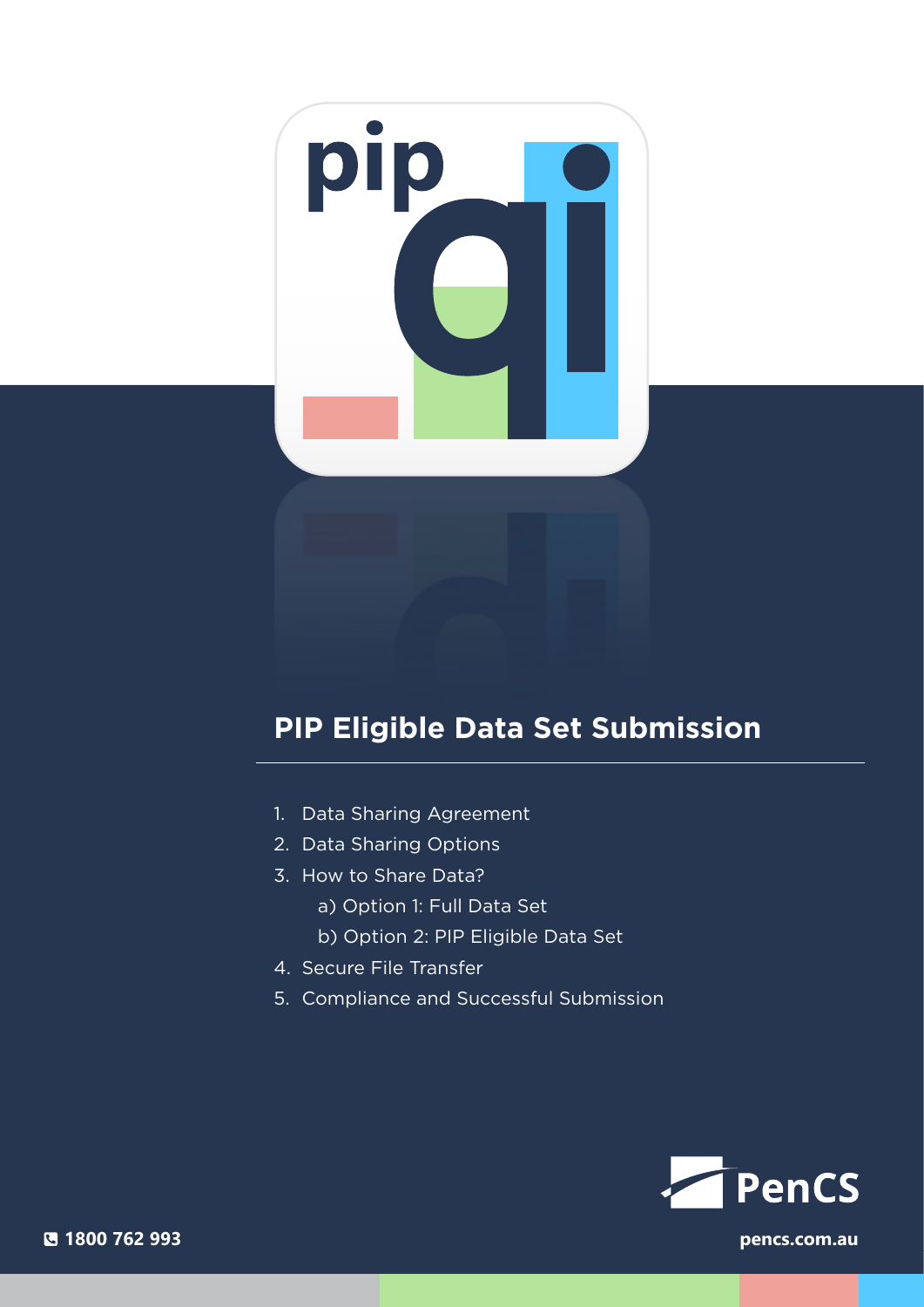The Australian Government's Practice Incentives Program (PIP) aims to support general practice.

PIP Quality Improvement (QI) began on 1st August 2019.

The PIP QI incentive guidance outlines that there are **two components** a general practice needs to meet to qualify for a PIP QI incentive payment:

- 1. Participate in Continuous Quality Improvement
- 2. Provide the PIP Eligible Data Set to your local PHN

Read more: [Department of Health PIP QI](https://www1.health.gov.au/internet/main/publishing.nsf/Content/PIP-QI_Incentive_guidance)

This document outlines data submission options for providing the PIP Eligible Data Set to your PHN.

Pen CS' role in PIP QI is to provide technical solutions to enable participating practices to submit data to their PHN and engage in quality improvement activities. Pen CS is not responsible for Data Sharing Agreements, which must be established directly with your PHN.

# **Step 1: Data Sharing Agreement**

There are several options to submit data to your Primary Health Network (PHN), so your first point of contact should be your PHN. Your PHN will advise you of your options and will establish a Data Sharing Agreement to ensure that only consented data is received from your practice. Your Agreement with your PHN will determine which licensing model is used to submit data using CAT4.

# **Step 2: Data Sharing Options**

Pen CS is pleased to provide the following options for PIP QI Data Submission:

- 1. Full Data Set: full de-identified data set submission from your practice, directly to your PHN.
	- a) Auto-scheduled
	- b) Manual submission
- 2. PIP Eligible Data Set: this is an aggregated, de-identified data set matched to the PIP QI Technical Specifications. You can manually export the PIP Eligible Data Set within your practice, and upload the compatible file directly to your PHN.

Pen CS does not host or store your de-identified data to enable data submission. It is securely transferred directly from your practice to your PHN.

# **Step 3: How to Share Data?**

### **CAT Plus Compatibility Matrix**

Is your patient management system compatible with CAT4? [View CAT Plus compatibility matrix to learn more](https://help.pencs.com.au/display/CG/Clinical+and+Billing+System+Compatibility).

If your patient management system is compatible, then CAT Plus will work for you. If not, please contact Pen CS to find out how your patient management system can integrate with CAT Plus.

### **Submitting the PIP Eligible Data Set**

Pen CS offers two licensing models for submitting the PIP Eligible Data Set:

- 1. Receive CAT4 from your PHN and submit the Full Data Set to your PHN
- 2. Purchase CAT4 from Pen CS and submit the PIP Eligible Data Set manually to your PHN

Please discuss these options with your PHN in advance of purchasing CAT4.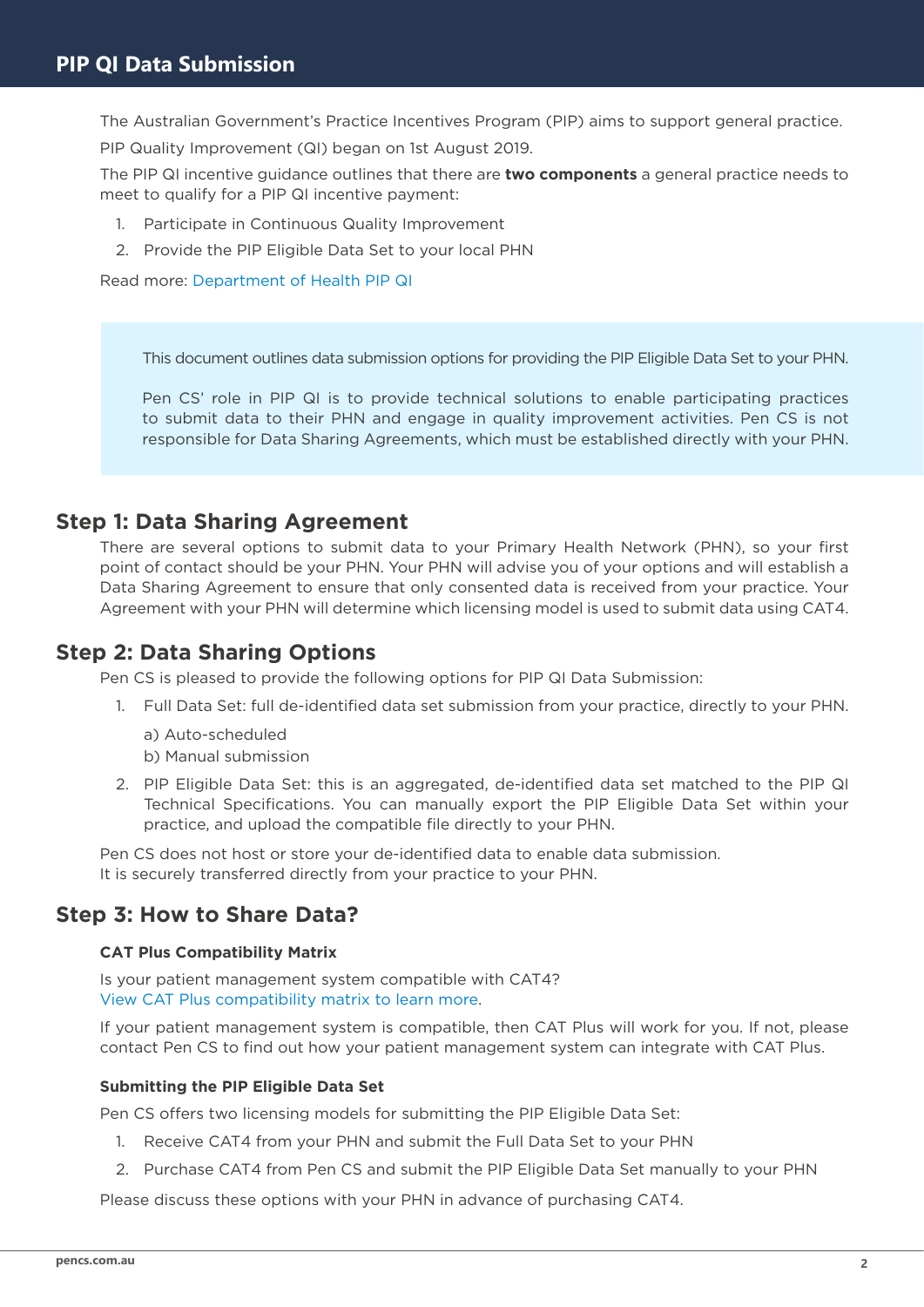# **How to Share Data?**

| <b>Item</b>                           | <b>PIP Eligible Data Set</b> | <b>Full Data Set</b>                                                                    |  |  |
|---------------------------------------|------------------------------|-----------------------------------------------------------------------------------------|--|--|
| Data Set Type                         | <b>PIP Eligible Data Set</b> | Full Data Set                                                                           |  |  |
| <b>Secure Data Transfer</b>           | Direct from Practice to PHN  | Direct from Practice to PHN                                                             |  |  |
| <b>Data Submission</b>                | Manual                       | Auto-scheduled                                                                          |  |  |
| <b>CAT4 Quality Improvement Tools</b> | Yes                          | Yes                                                                                     |  |  |
| <b>Topbar</b>                         | Yes                          | Yes                                                                                     |  |  |
| <b>Scheduler</b>                      | <b>No</b>                    | Yes                                                                                     |  |  |
| <b>PIP QI Report</b>                  | Yes                          | Ask your PHN (if not funded by your PHN<br>available for purchase from \$330 per annum) |  |  |
| Cost                                  | <b>Funded by Practice</b>    | Funded by PHN                                                                           |  |  |

# Option 1: Full Data Set

Your PHN will provide you with a CAT Plus licence, which includes the following suite of quality improvement software:

- Clinical Audit Tool (CAT4): for data sharing and quality improvement activities
- Topbar: clinical decision support
- Scheduler: auto-scheduled data sharing to reduce work for the practice

Please contact your PHN for more information.

# Option 2: PIP Eligible Data Set

To only submit the PIP Eligible Data Set, you may use the Clinical Audit Tool (CAT4). Since 2004, CAT4 has been trusted in general practice and Aboriginal medical services for quality improvement and practice population analysis. It is widely used in over 6,000 practice environments across Australia. CAT4 comes as part of CAT Plus and offers benefits for your practice:

- Clinical Audit Tool (CAT4)
	- data sharing
	- quality improvement measurement and evaluation
	- practice population analysis
	- recall and patient engagement
- Topbar clinical decision support tool including:
	- accreditation
	- billing efficiency
	- data quality
	- CPD learning
	- remote patient monitoring
	- team-based care
	- telehealth

**To purchase CAT4** please visit the [Pen CS Shop online.](https://users.pencs.com.au/admin/public/store/shopfront.aspx) Please select PIP Eligible Data Set Submission - you do not need any other items.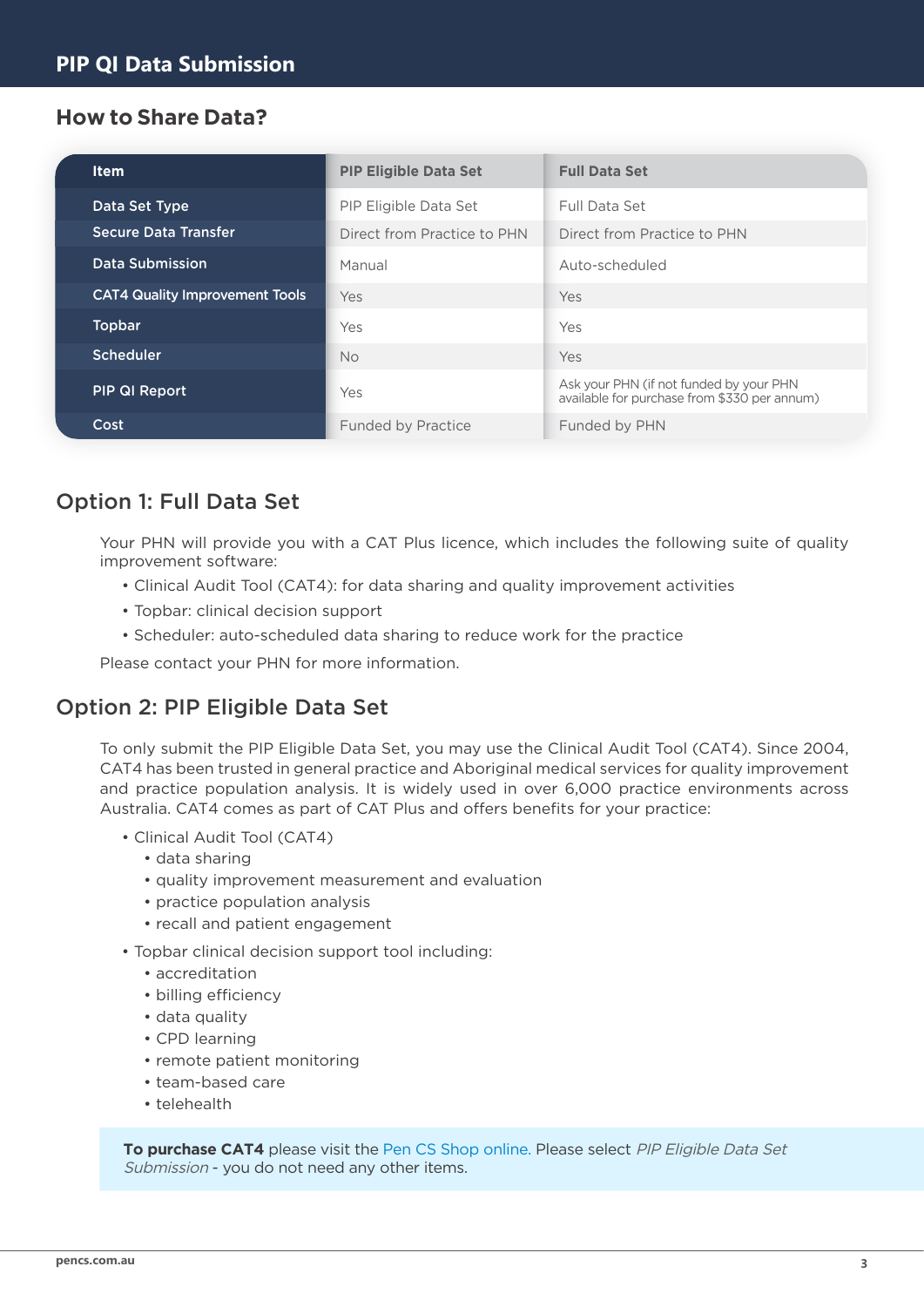# **PIP QI Report in CAT4**

| Pen CS CAT4 - CAT4                                                                                                                                                                                                                                                                                                                                                                                                                                                   |                          |                                        |                                 |                                |  |                              |
|----------------------------------------------------------------------------------------------------------------------------------------------------------------------------------------------------------------------------------------------------------------------------------------------------------------------------------------------------------------------------------------------------------------------------------------------------------------------|--------------------------|----------------------------------------|---------------------------------|--------------------------------|--|------------------------------|
| <b>Data Submission</b><br>File<br>Edit<br>View<br>Tools<br>Prompts                                                                                                                                                                                                                                                                                                                                                                                                   | Scheduler                | Help                                   |                                 |                                |  |                              |
| ק<br>View<br>Report<br>Collect<br>Population<br><b>View Filter</b><br>Extracts<br>Medical Director 3, MD Sample Data; Extract Date: 18/08/2020 7:14 PM<br>Demographics Ethnicity Data Quality Data Cleansing Allergies Smoking Alcohol Measures Pathology Disease Screening Co-md<br><b>Indicator Sets</b><br>NPI Report Summary Report Card MH Summary Report Card<br>PIP QI APCC   QAIHC   Healthy For Life   National KPI   OSR   eHealth   Health Care Providers | Dashboard                | Э<br>- III<br>Cleansing<br>CAT4<br>CAT | $\exists z$<br>Registrar<br>CAT |                                |  |                              |
| PIP QI Report Diabetes and HbA1c Smoking Status Weight Influenza Immunisation Alcohol Consumption CV Risk Factors Cervical                                                                                                                                                                                                                                                                                                                                           |                          |                                        |                                 |                                |  | Export PIP Eligible Data Set |
| Apply filter to report<br><b>Show Extended</b><br>Export                                                                                                                                                                                                                                                                                                                                                                                                             |                          |                                        |                                 |                                |  |                              |
| $\bigcirc$<br>Ŵ.<br>(x)<br>日口只<br>of $3 \triangleright$<br>$\mathbb{N}$<br>$\leftarrow$<br>$\mathbb{N}$                                                                                                                                                                                                                                                                                                                                                              | 100%                     | $\blacktriangledown$                   |                                 | Find   Next                    |  | (JSON File)                  |
| <b>PIP QI: Quality Improvement Measures</b>                                                                                                                                                                                                                                                                                                                                                                                                                          |                          |                                        |                                 | Report Date: 18/08/2020 7:1    |  |                              |
|                                                                                                                                                                                                                                                                                                                                                                                                                                                                      |                          |                                        |                                 | <b>Practice Name: PENCS-PC</b> |  |                              |
|                                                                                                                                                                                                                                                                                                                                                                                                                                                                      |                          |                                        |                                 |                                |  |                              |
| Standard Report - Regular clients (3 visits in the last 2 years)                                                                                                                                                                                                                                                                                                                                                                                                     |                          |                                        |                                 |                                |  |                              |
| The patient population in this report is patients who have had 3 visits in the last 2 years and who are not archived or<br>deceased.                                                                                                                                                                                                                                                                                                                                 |                          |                                        |                                 |                                |  |                              |
| QIM 01: Proportion of patients with diabetes with a current HbA1c result                                                                                                                                                                                                                                                                                                                                                                                             |                          |                                        |                                 |                                |  |                              |
|                                                                                                                                                                                                                                                                                                                                                                                                                                                                      | Not Recorded<br>Recorded |                                        |                                 |                                |  |                              |
|                                                                                                                                                                                                                                                                                                                                                                                                                                                                      | Number                   | %                                      | Number                          | %                              |  |                              |
| Proportion of regular clients who have diabetes and<br>who have had an HbA1c measurement result<br>recorded within the previous 12 months                                                                                                                                                                                                                                                                                                                            |                          | 25%                                    |                                 | 75%                            |  |                              |
|                                                                                                                                                                                                                                                                                                                                                                                                                                                                      |                          |                                        |                                 |                                |  |                              |

# **Uploading PIP Eligible Data Set to your PHN**



• The PIP Eligible Data Set only contains consented, de-identified, aggregated data, matched to the [Technical Specifications outlined by the Department of Health](http://Technical Specifications outlined by the Department of Health)

• When your practice exports the PIP QI Report from CAT4, only the PIP Eligible Data Set is exported

• Patients who 'opt out' in your patient management system will automatically 'opt out' of CAT4 and will not be included in the PIP Eligible Data Set

• The PIP Eligible Data Set is manually uploaded by your practice to your PHN - see secure file transfer below

• Your practice is in complete control, so that no data may leave the practice without practice consent

- All data goes directly from your practice to your PHN
- Pen CS does not host or store any data that you export for PIP QI

The only time data leaves your practice is when you manually export the data and manually upload the data to your PHN.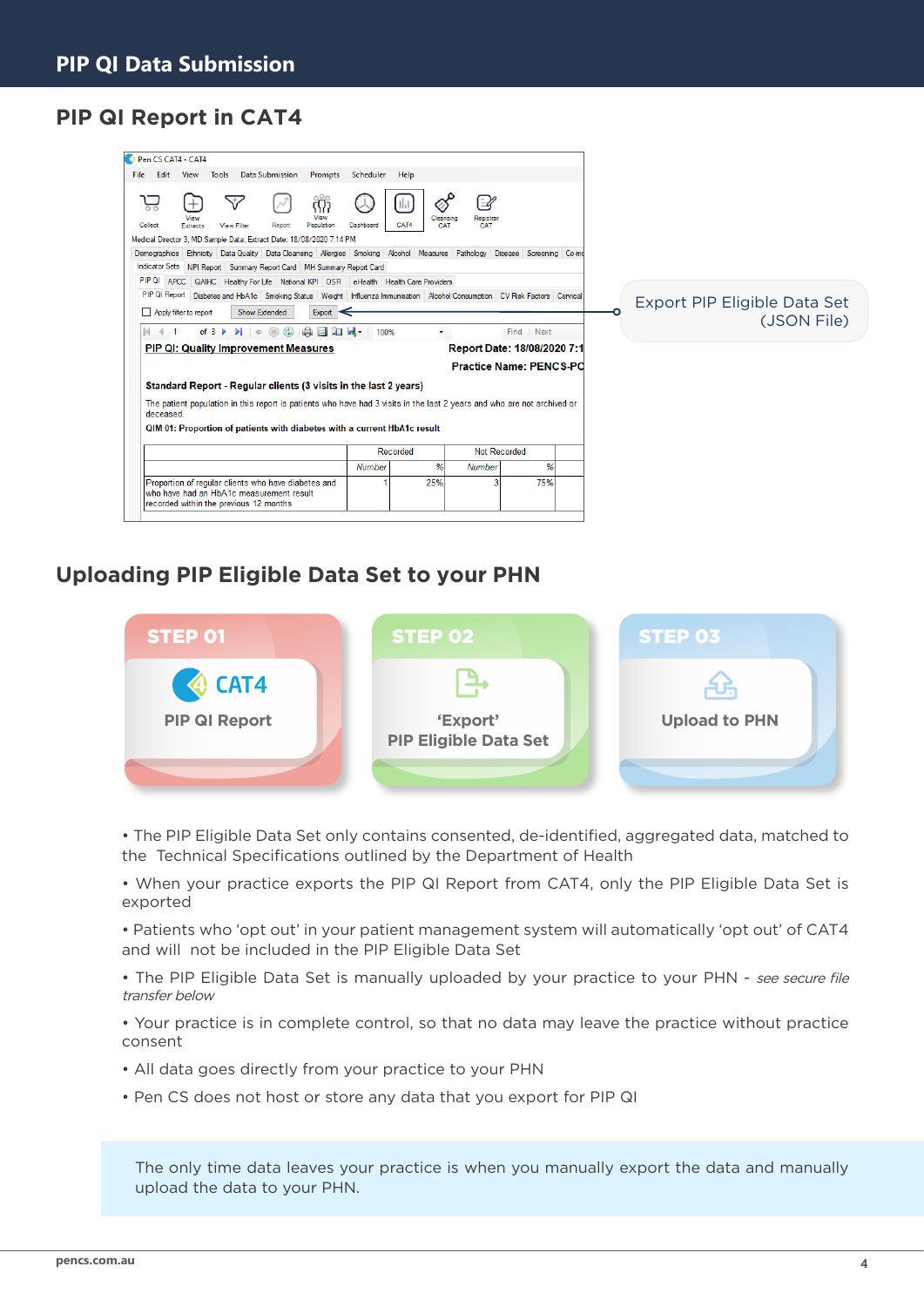# **Step 4: Secure File Transfer**

# Option 1: Full Data Set

The full data set may be auto-sheduled to send directly from your practice to your PHN. Please contact your PHN for further information.

# Option 2: PIP Eligible Data Set

You may now manually upload the PIP Eligible Data Set from your practice to your PHN. Please contact your PHN to learn how they wish to receive the file.

### Technical Specifications:

The PIP Eligible Data Set, exported using CAT4, is a JSON file that matches the requirements of the Technical Specifications for PIP QI as outlined by the Department of Health. Accordingly, it meets the eligibility criteria for PIP QI and is most likely to be compatible with all PHN environments. The PHN does not need to have Pen CS software in use, to receive this file. If unsure, please contact your PHN or [Pen CS Support o](http://Pen CS Support)n [1800 762 993](tel:1800%20762%20993) or email: [support@pencs.com.au.](mailto:support%40pencs.com.au?subject=)

## 3 Simple Steps

- 1. Sign In to your web browser
- 2. Upload file
- 3. Transfer receipt

| Sign In<br>pip_1 | Sign In<br><b>Email Address</b><br>vlaikovstudio@gmail.com<br>Password<br>Ì<br>Sign In<br><b>Forgot Password?</b> |
|------------------|-------------------------------------------------------------------------------------------------------------------|
|                  | PHN Portal login                                                                                                  |
|                  | $\times$                                                                                                          |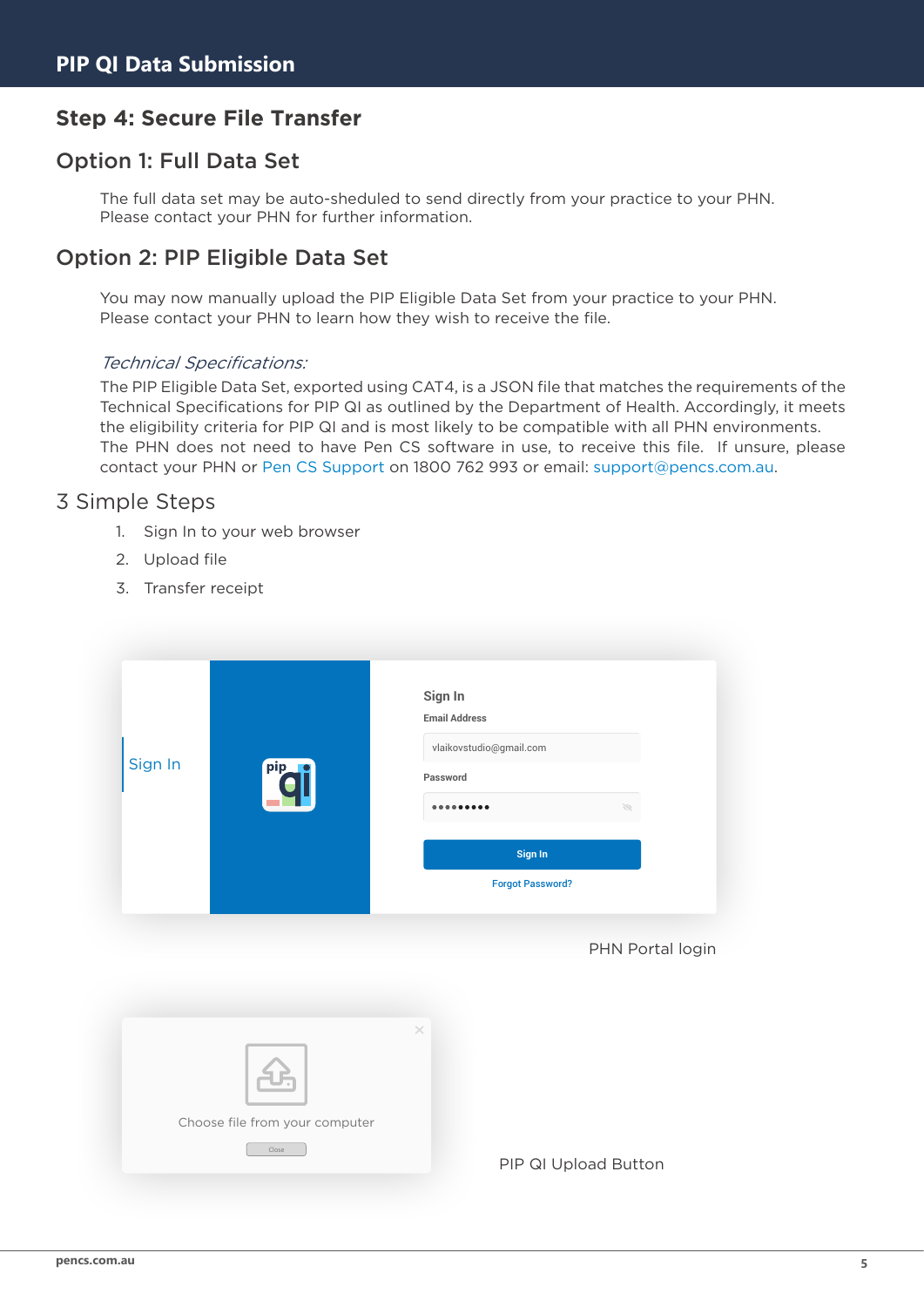### **Who are Pen CS?**

Founded in 1993, Pen CS is Australia's leading provider of health analytics software for national population health analysis and reporting in primary care. We work with Australian Primary Health Networks (PHNs), Aboriginal Community Controlled Health Organisations, research organisations and private, government and non-forprofit organisations to improve patient outcomes through the delivery of leading eHealth informatics and data solutions.

### **How does Pen CS work with General Practices?**

Pen CS develops software for data analytics, clinical decision support and data-driven quality improvement. Our platform is also used for consented data sharing from one organisation to another.

### **Is Pen CS a data custodian?**

No, Pen CS does not host or own any patient data we simply provide the software tools which allow organisations to utilise their data to improve healthcare in general practice. Pen CS data governance is only related to how data is securely and directly transferred to the relevant organisation; we are not responsible for data ownership or storage.

### **Does Pen CS collect data?**

Pen CS does not collect identifiable clinical or demographic patient data, without prior consent by the Practice/Provider/Patient, as required, for specific purpose e.g. research study. Pen CS collects technical data to optimise the performance of our software for the benefit of our customers. Pen CS also collects data to manage security, permissions, communication to customers (e.g. release updates and other product news) and to inform product development. Pen CS customer information remains confidential and is not shared with other organisations. Pen CS software enables the secure transfer of de-identified, consented data from the General Practice directly to another organisation, following strict ethics approval, when required.

### **What is Pen CS Privacy Policy?**

Pen CS Data Governance Framework adheres to the Privacy Act 1988, Privacy Amendment Act 2012 and the Privacy Regulation Act 2013.

### **What is de-identified data?**

De-identified data refers to patient clinical data (e.g. diagnosis, measurements, pathology etc) that does not contain information that can be used to identify the patient. The anonymisation process removes all patient information that is identifiable or partially identifiable from the de-identified data (e.g. name, address, postcode, date of birth, Medicare number).

### **What if patients Opt Out?**

All patients who have withdrawn consent for their data to be shared outside their clinic are automatically removed.

### **Can patients be identified by the data?**

General Practice data is de-identified at the practice, before it leaves the practice. During the de-identification procedure, each data extraction is assigned a Globally Unique Identifier; ensuring patients cannot be tracked across multiple extractions. Additionally, a single patient cannot be tracked across multiple locations because the de-identified data extract does not contain demographic patient information. Patient confidentiality is always strictly adhered to and respected in accordance with state and federal privacy laws.

### **Data Security Check List**

To get started, following are some simple questions to ask yourself. Please contact your PHN for further information. The RACGP, AMA and other industry bodies are also recommended reputable information sources.

- 1. Do you have a Data Sharing Agreement, with your PHN?
- 2. Does your software enable patient 'opt out'?
- 3. What data sharing options are available to your practice i.e. matched to your patient management system?
- 4. How does your data sharing software deidentify data?
- 5. How does your data sharing software securely transfer consented data?
- 6. How does your data sharing software manage consent?
- 7. Does your data sharing software store your data during secure file transfer?
- 8. Is data transferred directly from your practice to your PHN?